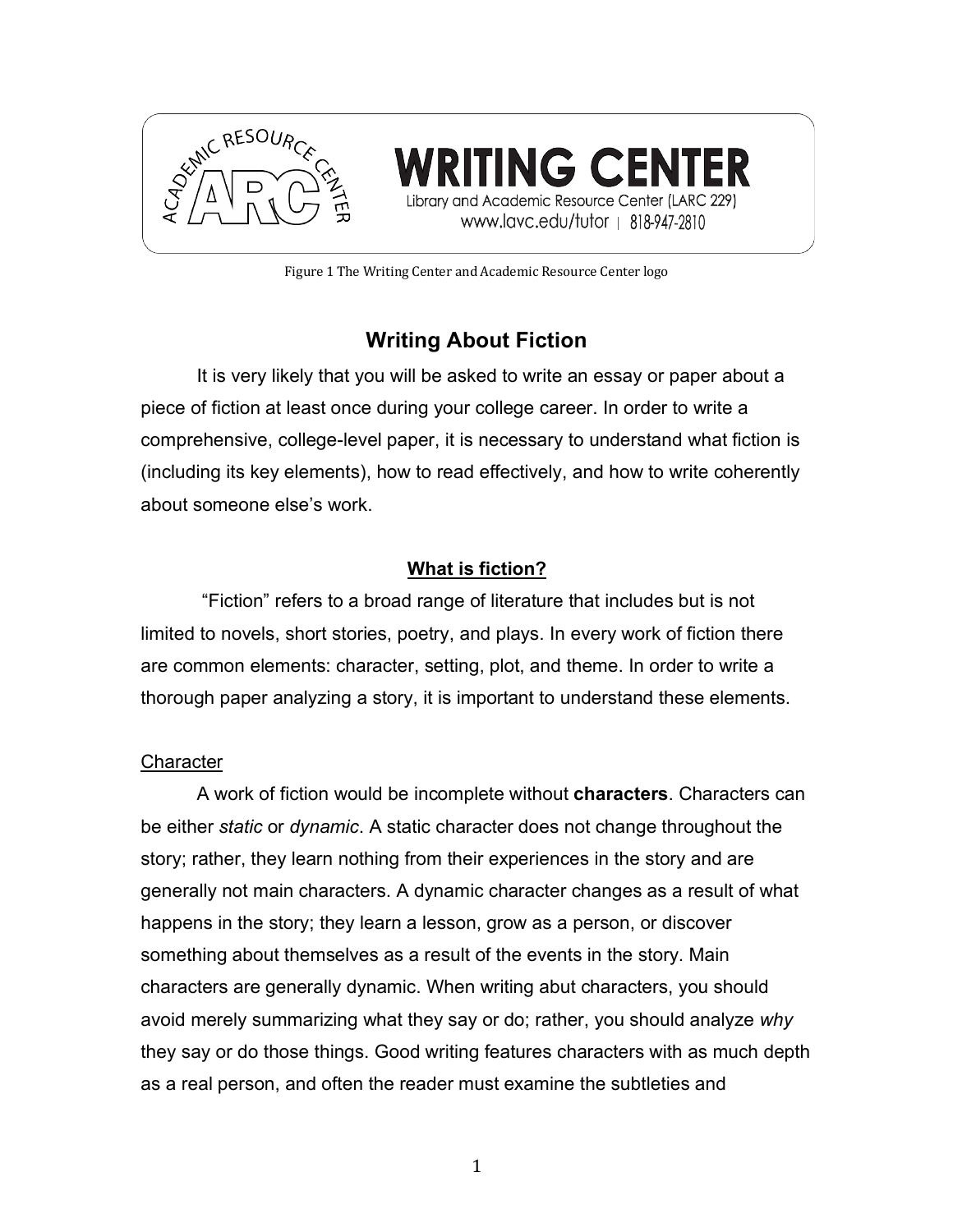peculiarities of the character to develop a deep understanding of the character and the story.

#### **Setting**

**Setting** refers to where and when the story takes place. The setting of a piece of fiction contributes greatly to the story. For example, a story that is set in urban New York in the 1990s is going to be very different from a piece set in the rural South in the 1960s. Setting shapes and influences character and plot. Do not, in your essay, simply describe the setting; discuss how it affects character and plot. While reading, think about how the story would be different if it took place at a different time or place. How would the characters and plot change if the setting were different?

#### Plot

The events that take place in a work of fiction are collectively called the **plot**. A plot consists of several parts: the exposition, rising action, climax, and falling action.

#### *Exposition*

The exposition of a plot is what takes place before the story itself. This information can be conveyed through flashbacks, dialogue, or a character's thoughts. Events in the exposition can directly affect a character's thoughts, feelings, motivations, and actions; it can also influence or directly cause what happens throughout the plot.

#### *Rising Action*

Rising action refers to any part of the plot that raises tension and leads up to the climax of the story. During this part of the plot, we generally get to know the characters and the setting. Also, this is the time when the conflict of the story becomes apparent. ("Conflict" is the motivating element in a story; it can be

2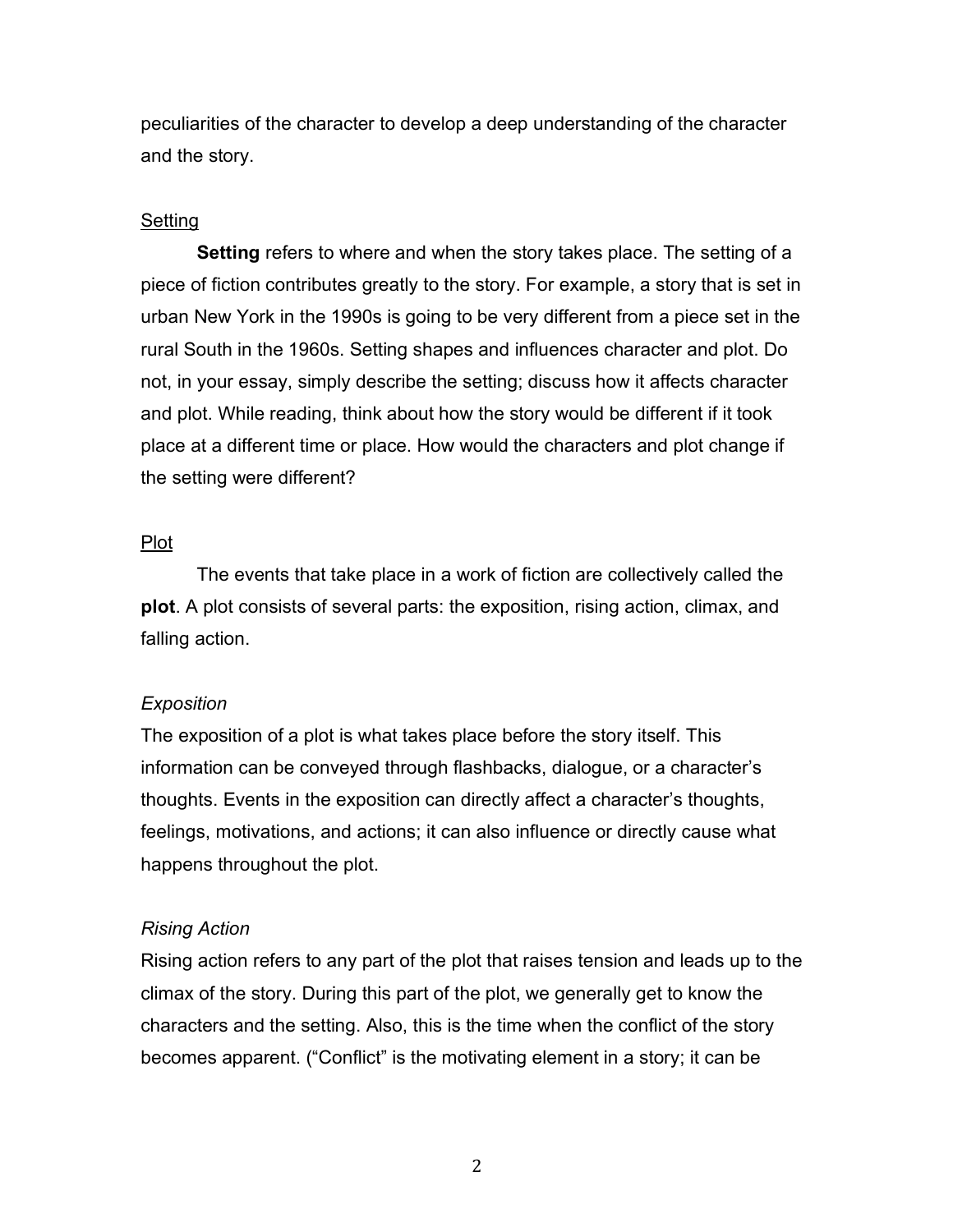human vs. human, human vs. God/nature/supernatural force, or human vs. internal force.)

#### *Climax*

The climax is the point where the conflict is resolved and the tension is released. At the climax, the reader usually sees a solution or end to the conflict of the story. Often it is difficult to decide what the true climax of the story is. When writing your essay, it is important to know what the climax is, why it happens, and how it affects the plot and characters.

#### *Falling Action*

Falling action refers to what happens between the climax and the end of the story. It ties up any loose ends and brings the story to a close. Usually during falling action, reflections on the rising action and climax are made.

#### Theme

Every good work of fiction includes one or more **themes**. A theme is a message or idea that the author incorporates throughout the work. It may be deep, difficult to understand, or moralistic. In a college-level paper, it is important to discuss themes; they may provide support for points you want to make in your essay. Theme affects and is affected by all the other elements (character, setting, and plot).

#### **Reading Effectively**

When reading a work of fiction, be sure to **annotate** as you read: underline key sentences/phrases (which you may quote in your essay), make notes in the margins, draw a timeline of the plot, and write down any information that you might find useful while writing an essay. Writing as you read also helps facilitate understanding, especially if the story is complicated or difficult to read. Reading notes are integral when beginning your essay.

3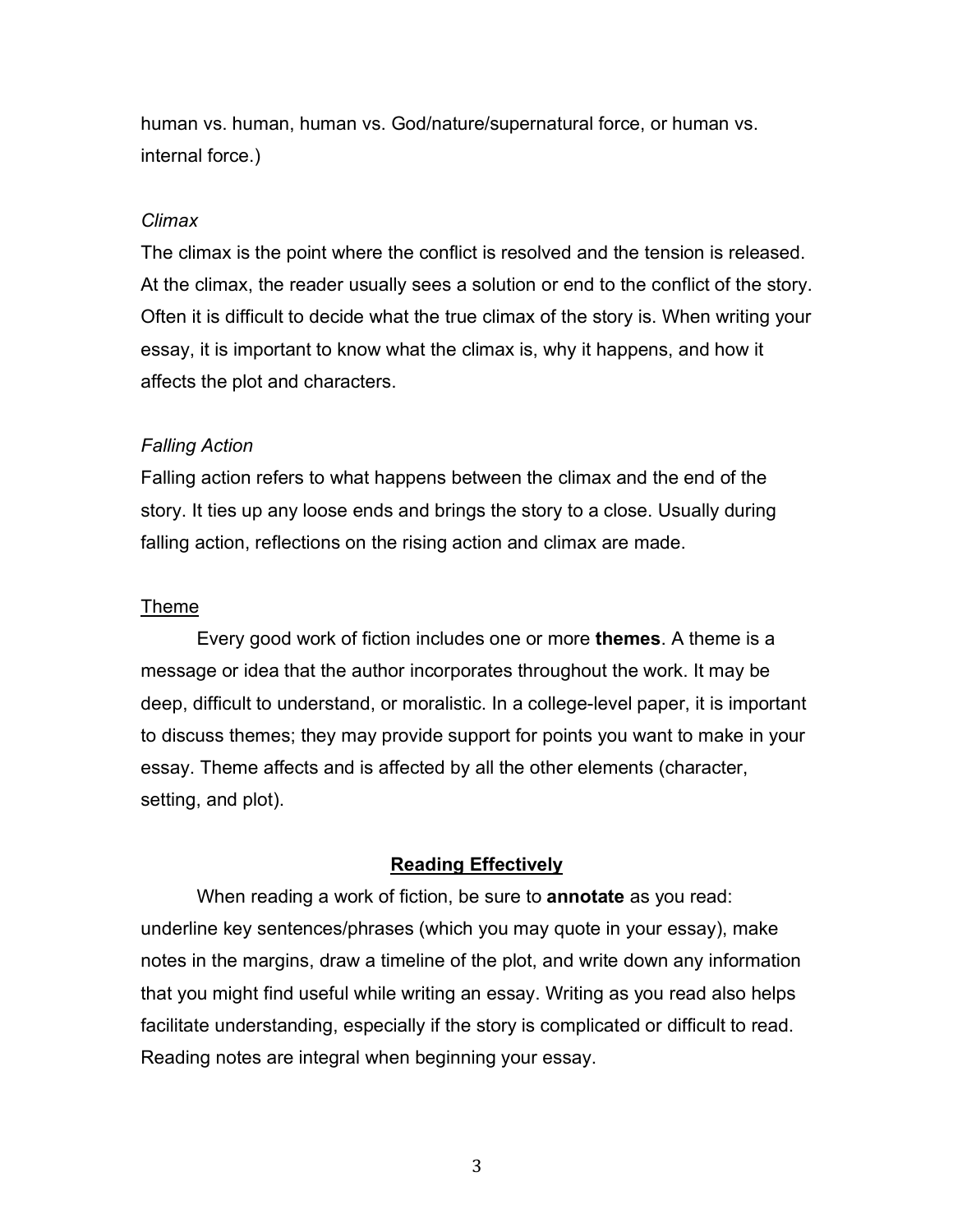Before you begin writing an essay, make sure you **understand the question** you are answering. Your professor may ask you to analyze, compare and contrast, evaluate, discuss, interpret, relate, or summarize. Each of these questions calls for a different type of answer. For example, to analyze means to break into separate parts and discuss, examine, or interpret each part; to evaluate means to give your opinion about the topic or cite the opinion of an expert. Read the question carefully and be sure to give an appropriate answer in your essay.

#### **Writing About Fiction**

#### Generating Ideas

The first step to writing a paper about a piece of fiction is generating ideas. (By this point, you should be familiar with the characters, setting, and plot.) Reviewing your reading notes, look for key themes, patterns, or ideas present in the story. It is around these ideas which you will construct your paper. At this point you may want to do prewriting such as **freewriting, clustering, listing, or brainstorming** (see Writing Center handout "The Writing Process").

#### Forming a Thesis

The next step is forming a **thesis statement**. A thesis is the main idea or argument that will be developed in your essay. It should consist of two parts: 1) the topic and 2) your opinion or analysis of the topic. It should not be too broad; you should be able to prove or support your thesis in three paragraphs of 6 to 12 sentences each. A thesis will generally be the last sentence of your introductory paragraph (see Writing Center handout "Thesis Statements").

#### Organizing Ideas

Organization while writing is integral. Keep your reading notes, drafts, outlines, and prewriting close at hand when you begin your essay. When organizing your paper, it is important to include the following elements:

#### *Defending the Main Idea/Thesis*

4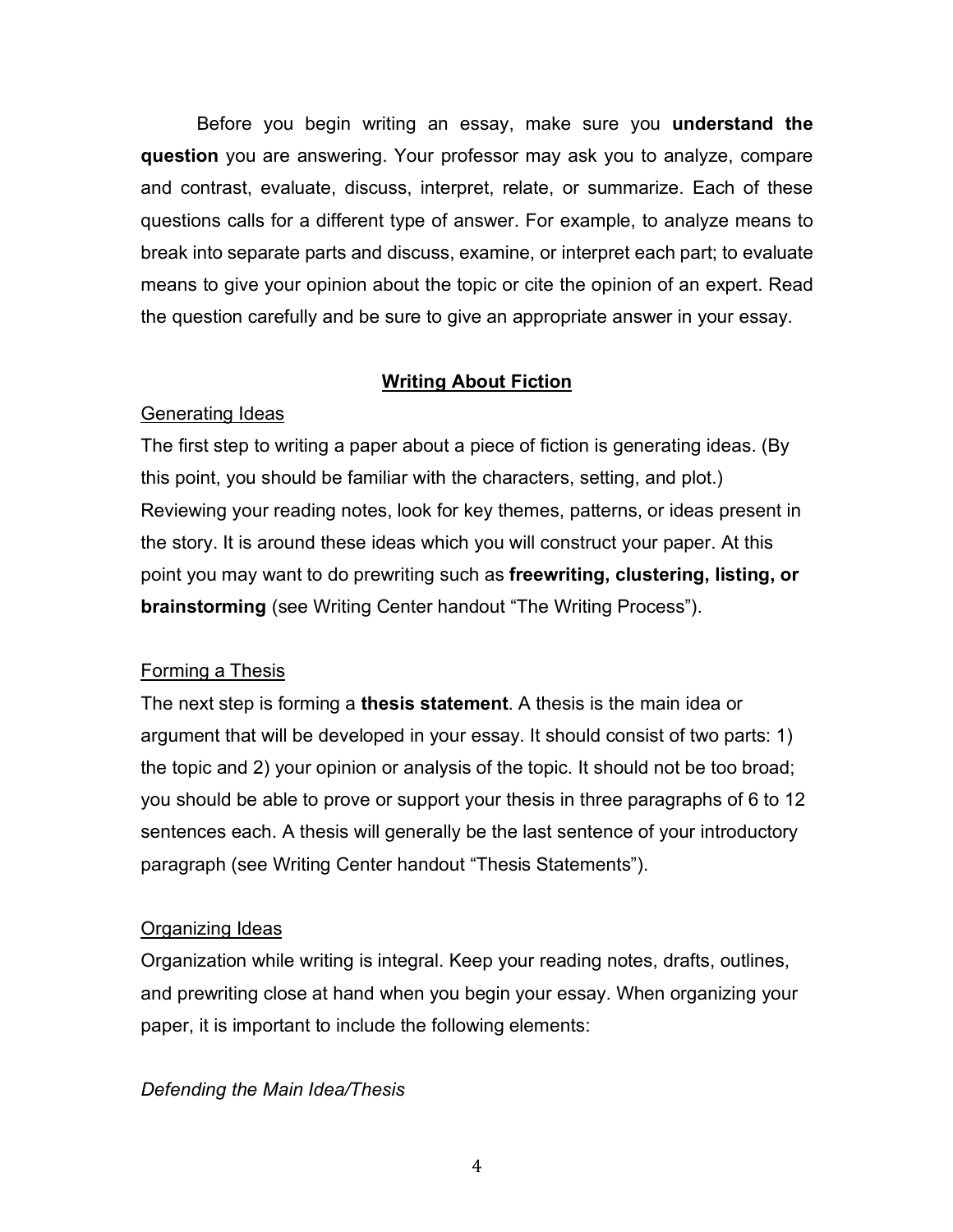In general, you will have three ideas to support your thesis. These ideas should in turn be supported by material from the piece of fiction about which you are writing: quotes, inferences about character or plot, analyses of symbolism, and so on.

### *Refuting Opposing Views*

In a college-level paper, it is important to anticipate and address opposing arguments in your essay. In the case of an analysis, explain why you interpret the work of fiction the way you do; back up opinions with solid evidence from the piece.

#### *Reaching a Conclusion*

Although your thesis is the main point of your paper, you should also draw conclusions about the piece. You should discuss the implications or importance of your thesis or the themes in the work of fiction. How is the story relevant?

### **General Tips**

- 1. Do your own thinking. Avoid summarizing or extensively quoting literary criticism of the story. Giving an original analysis using your own ideas is the point of essay writing.
- 2. Give your essay a straightforward, appropriate title that gives the reader an idea of what it is about. (For example, instead of titling an essay "To Kill a Mockingbird", title it "Racism and Injustice in To Kill a Mockingbird".)
- 3. Avoid lengthy quotations. It is acceptable to quote from the piece or to cite the opinions of critics, but your paper should be your own writing and thoughts. Essays are important for developing your critical thinking skills.
- 4. Do not generalize. Use specific language to express your ideas about the story. (For example, instead of saying "The story teaches moral lessons",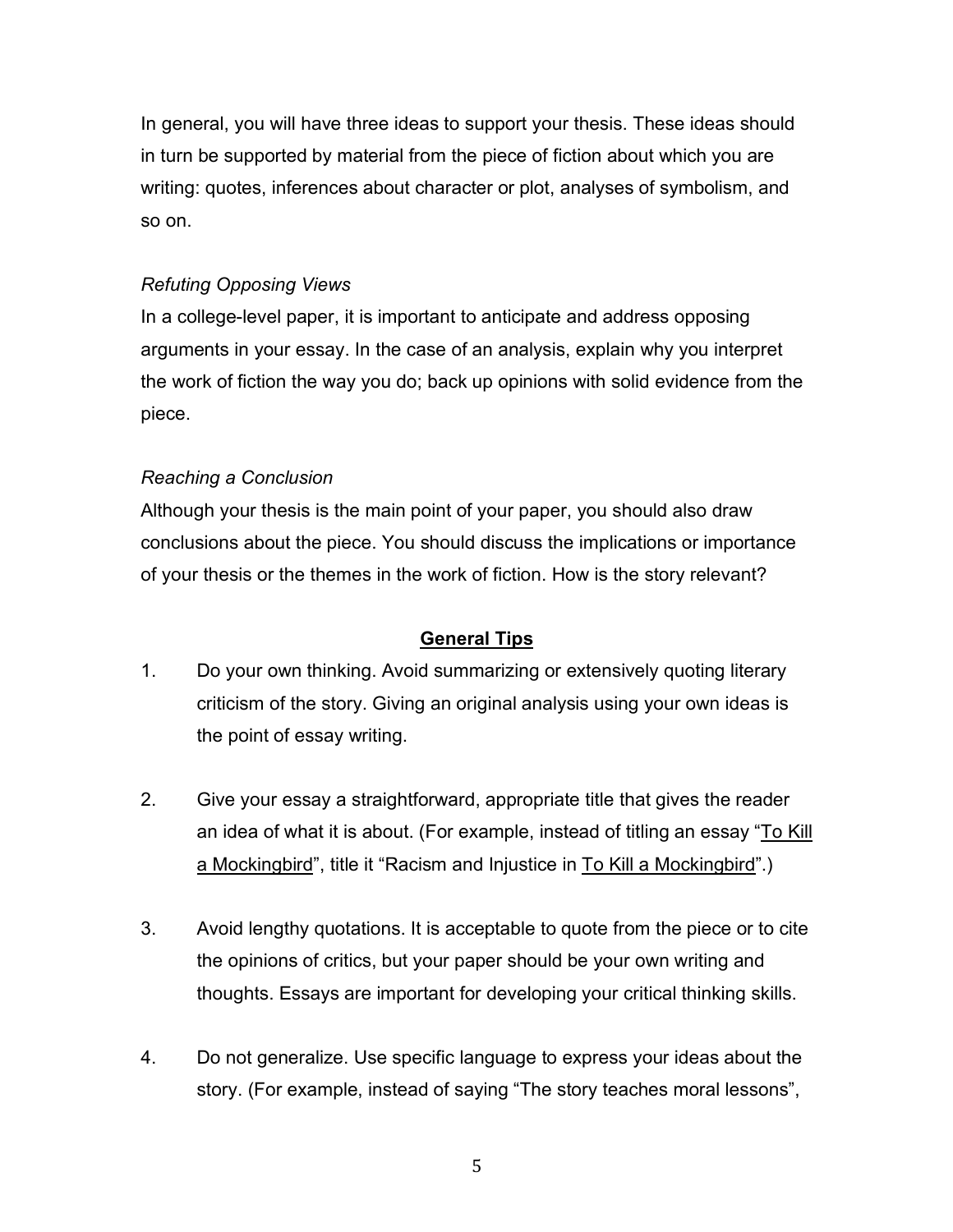you could say "The relationship between the young narrator and her father illustrates morals that were not pervasive in society at the time the book is set".)

- 5. Remember that your analysis does not need to follow the plot in the order it happens. Support for the points in your essay can come from different parts of the story, and often it is more useful to cite certain scenes or lines than to give an explication of the plot as a whole.
- 6. Do not use your essay as a platform to give a moralistic lesson. An essay of this kind should examine a work of fiction from an objective, critical point of view. It is inappropriate to try to use your essay as a means of giving a moralistic or political lesson.